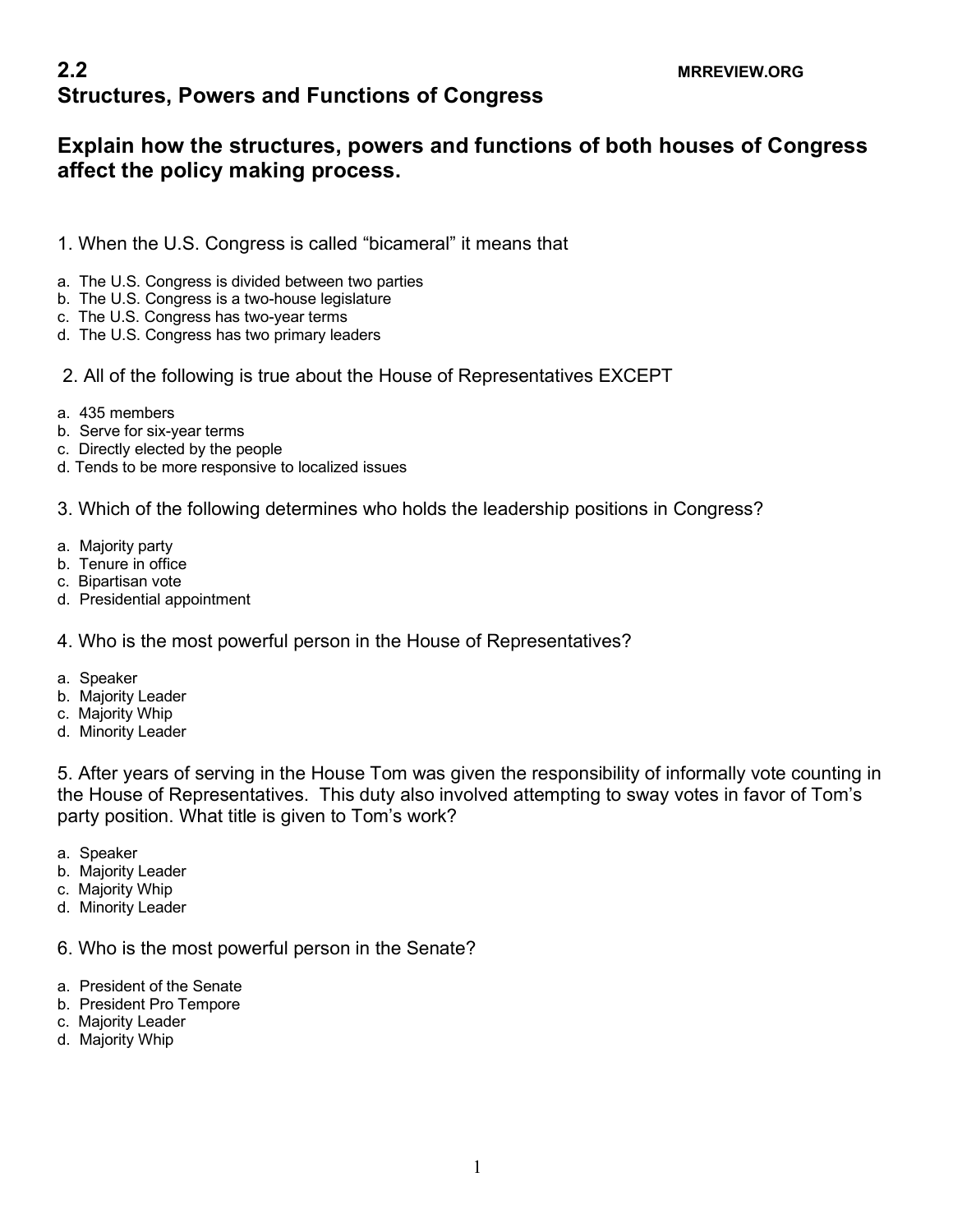7. This type of committee reconciles differences between House and Senate bills before they are sent to the president for signing

- a. Select committee
- b. Standing committee
- c. Conference committee
- d. Committee of the whole

8. The legislative process in the House of Representatives includes all of the following steps EXCEPT

- a. Leadership sets the agenda
- b. Rules Committee
- c. Unlimited debate
- d. Roll call voting
- 9. The legislative process in the Senate includes all of the following steps EXCEPT
- a. Leadership sets the agenda
- b. Rules Committee
- c. Unlimited debate
- d. Roll call voting

10. When members of Congress engage in logrolling they are

- a. Vote trading
- b. Defeating a bill
- c. Delaying action on a bill
- d. Introducing a bill

11. Confirmation of presidential appointments and ratifying treaties is a role given to

- a. Congress
- b. House members only
- c. Senate members only
- d. Cabinet level appointees

12. The U.S. House of Representatives is supposed to represent the people. Which of the following can be said about the demographic make-up of today's House of Representatives?

- a. More females but still no minorities
- b. Disproportionately more minorities
- c. Much less male and much less white
- d. Far less educated and fewer foreign born

13. Which one the following federal budget line items would be considered an entitlement program?

- a. Military spending
- b. Social Security
- c. Funding for the arts
- d. Funding to protect the environment

14. Which one the following federal budget line items would be considered a discretionary program?

- a. Military spending
- b. Social Security
- c. Medicaid
- d. Funding for workers with disabilities